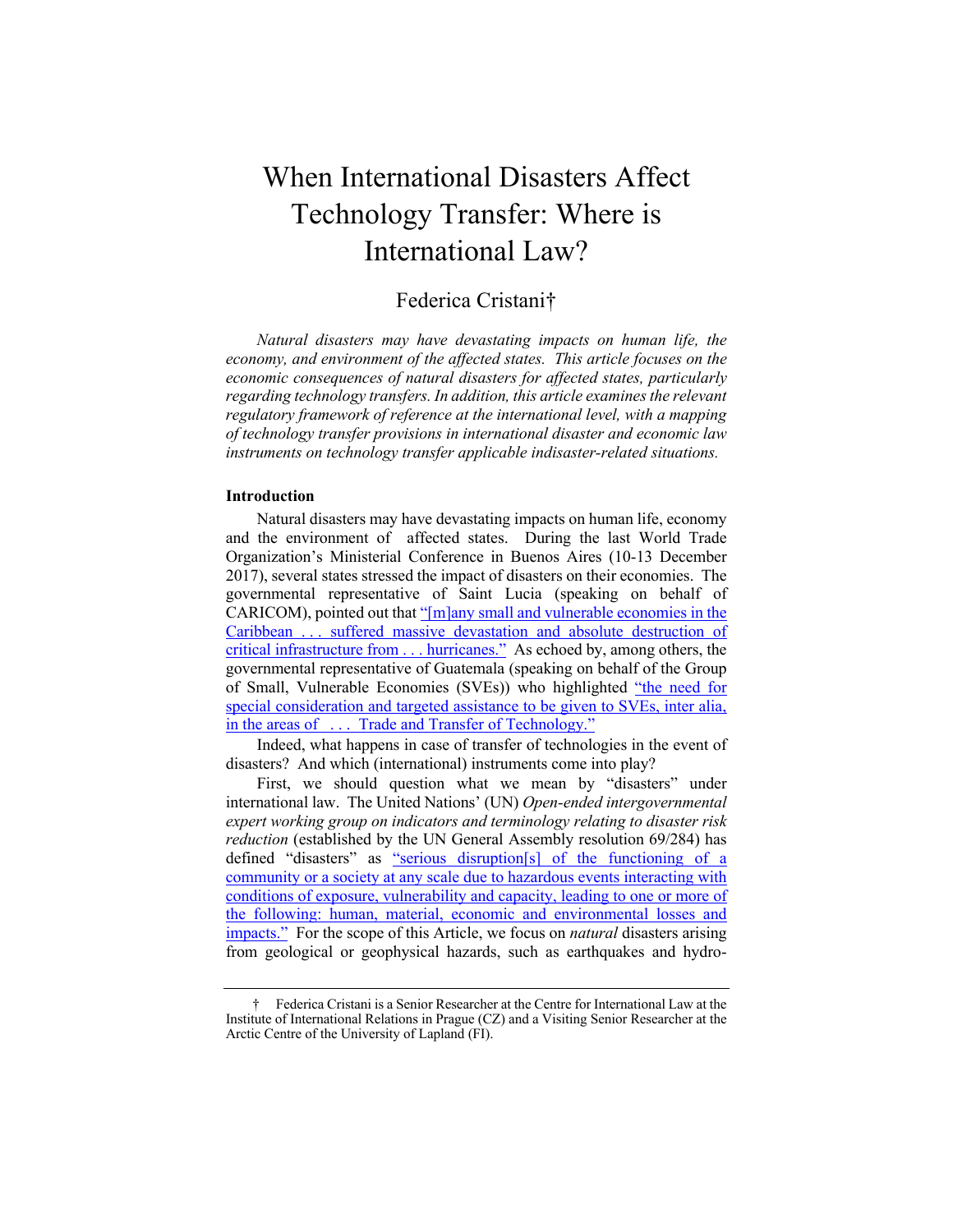meteorological hazards like droughts and flooding.

In 2018, the WTO researched the impact of natural disasters on trade, which resulted in two comprehensive studies: the first examines the economic and trade impact of natural disasters, with a particular focus on six disasteraffected countries (Dominica, Fiji, Nepal, Saint Lucia, Tonga and Vanuatu); the second includes a legal map of the measures that governments can take under WTO agreements for disaster situations. This article takes stock of the WTO research and goes beyond it by exploring the impacts of disasters on technology transfer – which has been only partially covered by the abovementioned research. When talking about "technology transfer," we refer to the definition provided by UNCTAD, which, in turn, referred to the definition adopted by the World Intellectual Property Organization (WIPO). WIPO states that, the transfer of technology may be understood as a series of processes for sharing ideas, knowledge, technology and skills with another individual or institution and of acquisition by the other of such ideas, knowledge, technologies and skills knowledge could be embodied in hardware or disembodied in the form of patents, know-how, trademarks, designs and licenses in general. In regards to a more particular process of the transfer of technology, UNCTAD states that "[t]echnology transfer can be governed by explicit contractual arrangements, such as licensing between business partners, but it can also be managed implicitly through the establishment of subsidiaries and affiliates of transnational corporations (TNCs) in other countries."

Technology transfer can be affected by disasters in different ways. On the one hand, import of technology can be subject to customs clearance delays due to natural disasters. For example, a report by the IFRC on Nepal observed that while satellite phone technology would have been extremely useful for communicating in times of disaster, it was very costly and had not been granted any tax, licensing or import exemptions, which placed it out of reach of most relief providers. On the other hand, technology transfer can be crucial in the recovery phase: the need to rebuild roads, railways, ports, and infrastructures after a disaster are often fulfilled by imports of construction services, transfer of technology and know-how from foreign construction companies that aim to "build back better" and reduce future exposure to (natural or man-made) hazards.

When it comes to assessing the relevant regulatory framework of reference at the international level and identifying which international rules apply in such situations, the picture is quite fragmented. On the one hand, we find some provisions in international disaster law-related instruments; on the other hand, we have some provisions in international economic law instruments dealing with technology transfer that can apply in the context of disaster situations. The following paragraphs offer an overview of the relevant regulation at stake.

## **I. Technology Transfer Provisions in International Disaster Law Instruments**

Under international disaster law, we find relevant treaties that include a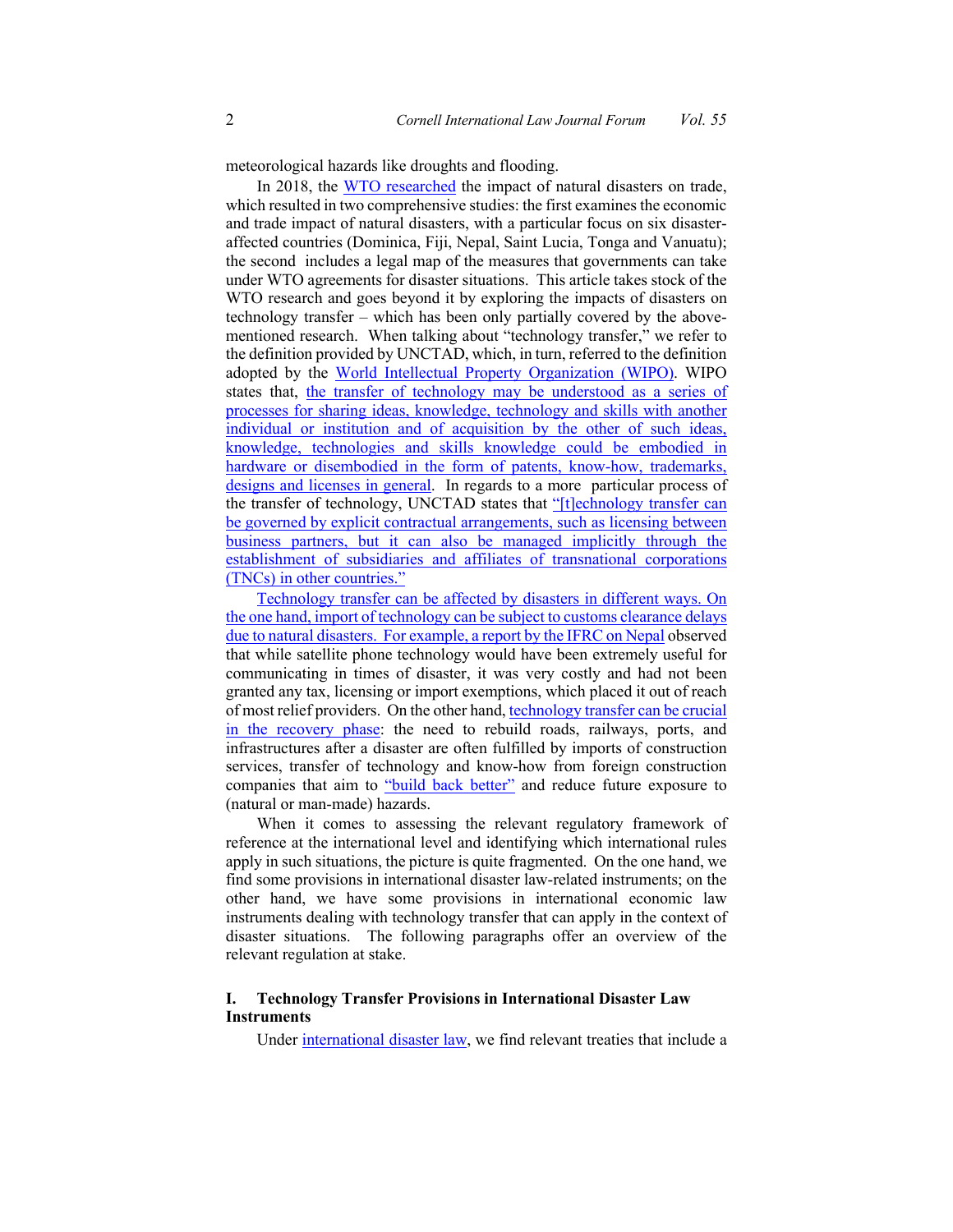number of provisions on the entry of foreign relief goods, equipment (which can be relevant also for transfer of technology), and personnel in a disaster affected country. Overall, the regulatory picture is rather fragmented: the scope of such treaties may vary, covering either any disaster or some typologies or specific events (e.g. the Convention on Assistance in Case of Nuclear Accident or Radiological Emergency, concluded in 1986 after the Chernobyl nuclear accident). Moreover, commitments and obligations may regard a restricted range of goods (e.g. the 1990 Istanbul Convention on Temporary Admission, for equipment covering only medical, surgical and laboratory devices).

A key instrument was adopted in March 2015 by the UN World Conference on Disaster Risk Reduction, namely the Sendai Framework on Disaster Risk Reduction 2015–2030, later endorsed by the UN General Assembly. The Sendai Framework includes specific provisions on technology transfer. Under "Priority 1: Understanding disaster risk," it states that "[i]t is important [t]o promote and enhance, through international cooperation, including technology transfer, access to and the sharing and use of non-sensitive data and information" (para. 25, lett. c). Furthermore, under Section VI, it states that "[i]n addressing economic disparity and disparity in technological innovation . . . among countries, it is crucial to enhance technology transfer, involving a process of enabling and facilitating flows of skill, knowledge, ideas, know-how and technology." It also recalls that "[p]ublic and private transfer of reliable, affordable, appropriate and modern environmentally sound technology, on concessional and preferential terms ... are critically important means of reducing disaster risk" (para. 46).

One year later, in 2016, the UN International Law Commission (ILC) adopted the Draft Articles on the Protection of Persons in the Event of Disasters, which includes some provisions that can be relevant also in the context of technology transfer. Once a general duty to cooperate in the event of a disaster is established (Article 7), the ILC identifies specific areas in which cooperation may be suitable, including the provision of "relief" personnel, equipment and goods, and scientific, medical and technical resources" (Article 8). The ILC also stressed that "forms of cooperation not specified in the present draft Article are not excluded, such as: financial support; technology transfer covering, among others, technology relating to satellite imagery; training; information-sharing; joint simulation exercises and planning; and undertaking needs assessments and situation overview" [emphasis added] (paragraph 4 of the commentary to Article 8).

Another key document is the "Model Act for the Facilitation and Regulation of International Disaster Relief and Initial Recovery Assistance," which was adopted by the International Federation of Red Cross and Red Crescent Societies (IFRC) in 2013. The Model Act suggests a detailed discipline to be adopted at the national level in order to cope with hazards. The Act, in particular, advocates for the entry of relief material to be exempted from customs duties and other taxes (Article 32). Moreover, Article 43 allows "to re-export any Equipment or unused Goods and to do so without the imposition of any taxes, export duties, or similar charge." The commentary makes it clear that "[t]hese provisions apply both to unused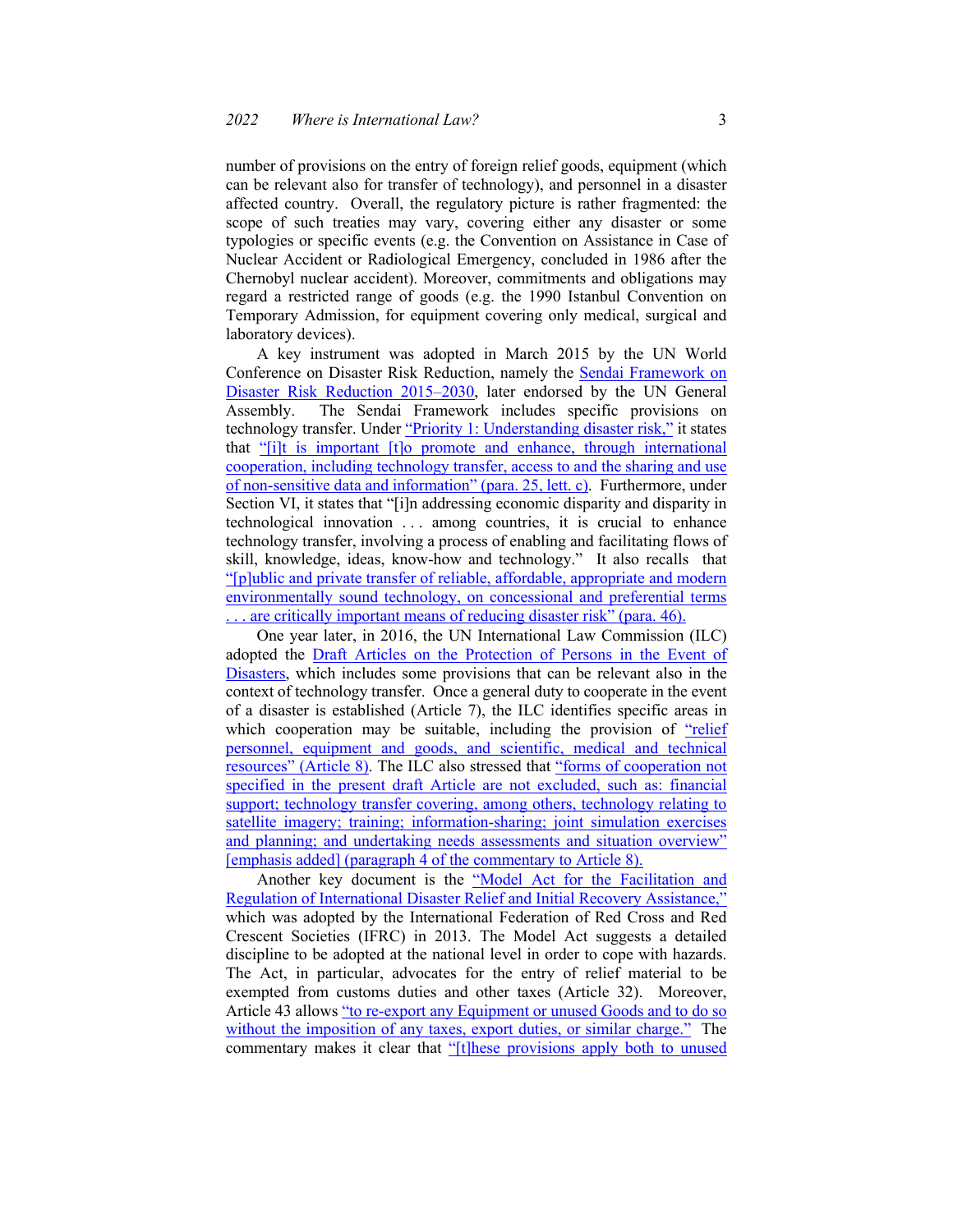Goods and Equipment." This can also apply in the context of technology transfer.

Generally, it seems that disaster-related international instruments suggest the possibility to waive custom duties when it comes to transfer 'equipment'—which can be understood as including technology transfer. Such tendency is confirmed also at the regional level. For example, the Council of Europe's 1960 Agreement on the Temporary Importation, free of duty, of Medical, Surgical and Laboratory Equipment for use on free loan in Hospitals and other Medical Institutions for purposes of Diagnosis or Treatment aims to enable countries in urgent need to obtain the necessary material free from customs duties for a renewable period of six months, especially in the event of an epidemic or a catastrophe. Also, Article 10 of the *Agreement among the Governments of the Participating States of the Black Sea Economic Cooperation (BSEC) on collaboration in Emergency Assistance and Emergency Response to natural and man-made Disasters* states that "Equipment and Goods of assistance exported and imported for Assistance pursuant to the present Agreement shall be exempt from customs duties, taxes and fees."

### **II. International Economic Law Provisions on Technology Transfer Applicable in the Context of Disaster-Related Situations**

The World Trade Organization (WTO) Agreements include a few provisions that take into consideration disaster events. We can recall Article XVIII GATT 1994 and the relevant Interpretative Notes, according to which WTO developing Members may adopt measures affecting imports or modify or withdraw scheduled tariff concessions to promote "the reconstruction of an industry destroyed or substantially damaged as a result of hostilities or natural disasters." This clause was invoked in 2002, when Bangladesh justified the notified measure on the ground of its exposure to periodic flooding and cyclones.

The above-mentioned WTO report on the impact of natural disasters on trade makes reference to trade measures adopted in the context of (1) disaster responses, in the immediate aftermath of a disaster event, (2) disaster recovery and (3) disaster resilience, with a view to support the ability of an economy to face future shocks derived from natural hazards.

In particular, the WTO report underlines that in the (1) disaster response phase, trade measures taken by a disaster-affected country are mainly focused on facilitating the availability of domestic and foreign relief goods, equipment, services and personnel. Regarding (2) disaster recovery, the focus is more on subsidies that can be claimed by disaster-affected Members and tariff protection that can be accorded to badly affected businesses or sectors. Regarding (3) disaster resilience, it has been stressed that liberalization of some services (e.g. health services, engineering services, telecommunication and weather-related services) could have a positive impact, encouraging the growth of the private sector and, overall, enhancing the domestic capacity to supply services crucial for reducing vulnerability to disasters. Moreover, trade partners can play a crucial role in providing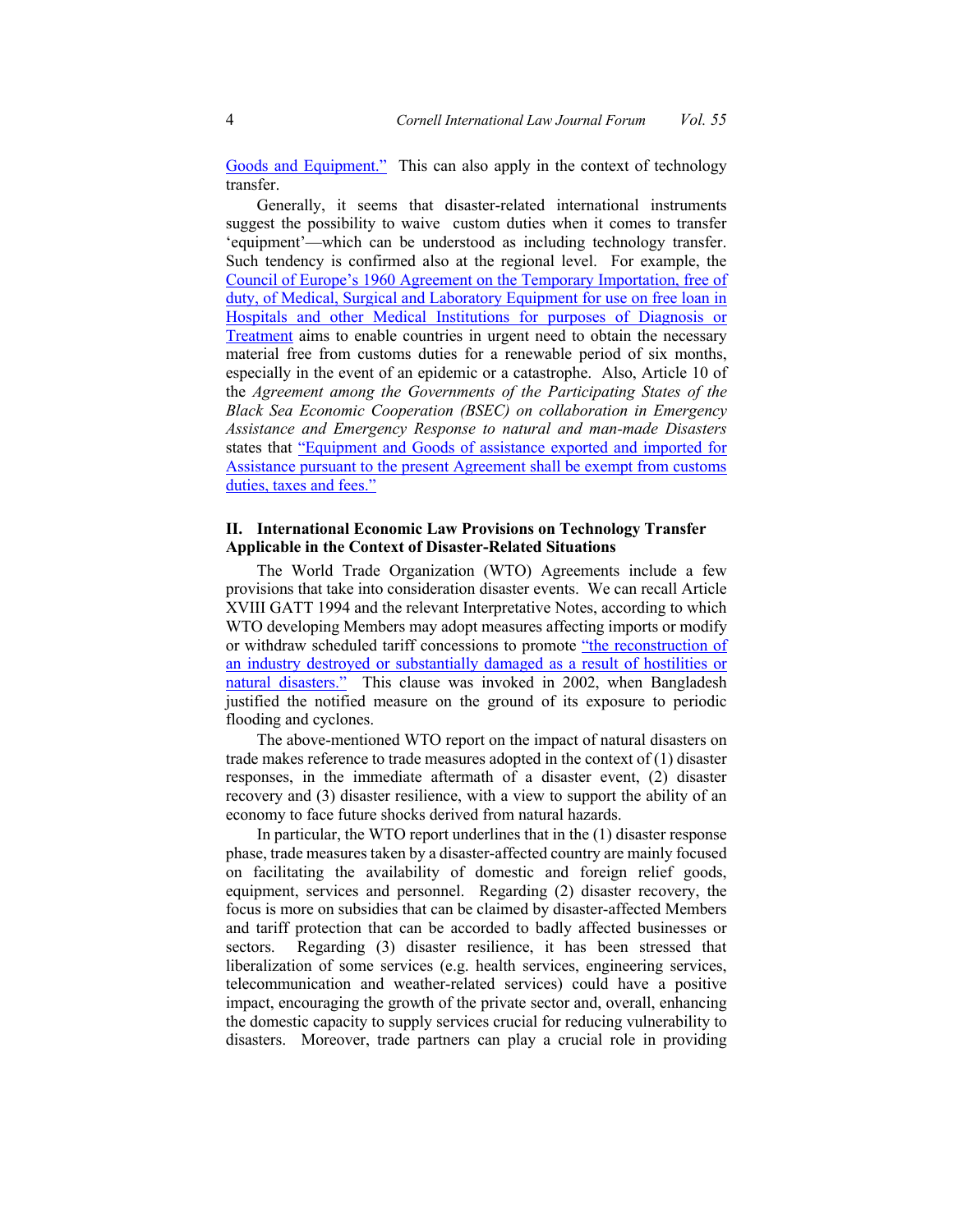technical assistance to disaster-affected countries.

And what about technology transfer? A number of provisions in the WTO agreements mention the need for a transfer of technology to take place between developed and developing countries. However, it is not clear how such a transfer takes place in practice and if specific measures might be taken within the WTO to encourage such flows of technology, and, more, how such provisions apply in the context of disasters. As recalled by UNCTAD, technology transfer may take place through different channels, including foreign direct investment and trade flows of technological or technology related goods and services. Accordingly, relevant provisions can be found in different international instruments dealing with international economic relations (e.g. trade in goods, investment and licensing). Overall, we can count several international, regional and bilateral agreements containing measures related to transfer of technology. The relevant provisions of these agreements follow different approaches, depending on the object and purpose of the respective agreement. Overall, they tend to promote access to technologies and, in some cases, the development of local capabilities in developing countries, particularly in least developed countries.

This regulatory fragmentation makes it more complicated to identify the provisions to apply in the context of disasters. In any case, the link between technology transfer and disaster is very relevant. On November 29, 2019, during the WTO Fourth Symposium on natural disasters and trade, the representative of Bangladesh recalled the complementarity of technology transfer for disaster risk management in the context of the WTO Agreement on Trade-Related Aspects of Intellectual Property Rights (TRIPS Agreement). The representative proposed to apply Article 66 of TRIPS, also in the context of disasters. According to the Article, developed country Members shall provide incentives to enterprises and institutions in their territories for the purpose of promoting and encouraging technology transfer to least-developed country Members in order to enable them to create a sound and viable technological base.

One important reference, in regards to post-disaster situations, can be made to the WTO Trade Facilitation Agreement (TFA), whose provisions are aimed to facilitate the entry of equipment necessary for relief operations. The notion of "equipment" is generally referred to items that are not destined for immediate consumption and not donated to local authorities. For instance, vehicles, medical or telecommunication devices could come under this definition.

#### **III. Some Concluding Remarks**

The international regulatory framework of technology transfer in the context of disaster is quite fragmented, with provisions coming from both international disaster and international economic law sectors. Moreover, while there is a general tendency in recognizing the need to waive from custom duties when it comes to technology transfer, there is not much emphasis on other questions related to technology transfer in times of disasters (e.g. whether special conditions apply in the case of the need to use